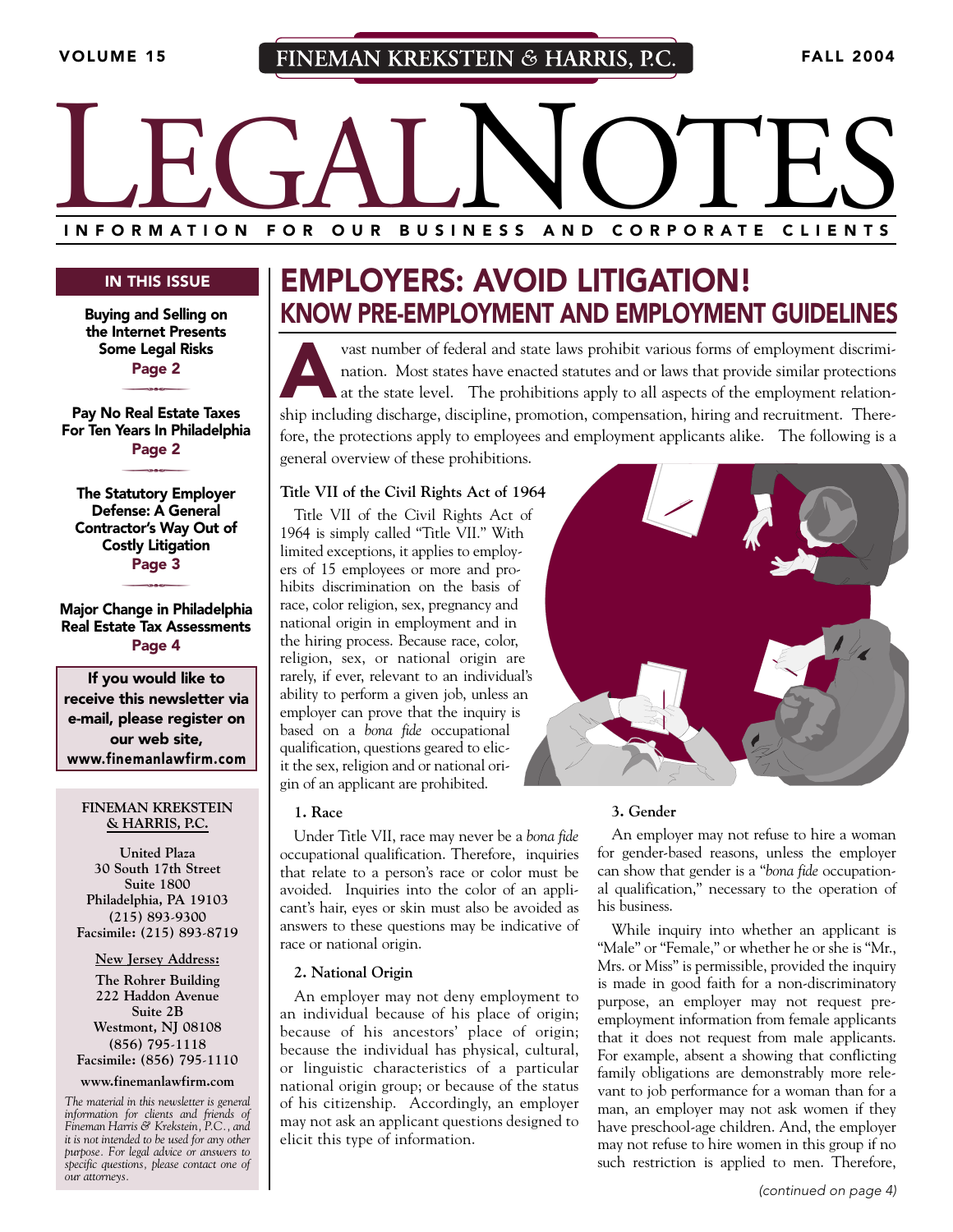## **BUYING AND SELLING ON THE INTERNET PRESENTS SOME LEGAL RISKS**

**Businesses relying on the Internet look for protection from hackers and viruses. But there are risks even more intangible than the invisible bytes forming worms and trojan horses that need to be guarded against as well. T** than the invisible bytes forming worms and trojan horses that need to be guarded against as well. These relate to basic legal contracts.

If you are selling over the Internet, you may be making contracts through your web site. A business should look for the same kinds of protection in these web contracts as in any paper contract. Clear language stating what is being promised and the scope of any warranties is critical. Disclaimers of implied warranties and limitations of liability clauses remain relevant to Internet transactions, and may need to be a part of your web site.

These contract terms will look similar to their paper counterparts. Other legal concepts are also similar. If you want to assure that the language will actually be effective, steps should be taken to make sure the buyer is aware of the terms and has an opportunity to read them.

The link to any web contract terms should be conspicuous and up-front. If buried within a web site, the cyber equivalent of "buried in small print," disgruntled buyers may have an opportunity to argue someday that they were not aware of any terms limiting the purchase. If the

dispute winds up in court, the judge could very well look to whether or not any limiting terms were conspicuous, both for purposes of detection by a buyer, and for purposes of evaluating the importance the seller itself placed on the language.

Some products or services may be sold in traditional ways, with traditional documentation, but the good or service also includes an Internet component that works in connection with that good or service. Those paper contracts will need to address the Internet aspects of the deal, and form a coherent whole with the language on your web site that is being used together with your product or service.

Finally, the legal language on your web site should include limits on liability and risk for the new problems created by the cyber world. While your IT manager is working to protect your website from viruses, you also need to address the legal risks against your business if a client gets a virus from your web site; or if an unautho-



user obtains your client's password and ID and accesses your web site.

The national dimensions of web use impose some interesting challenges in addressing these matters, but taking steps to address web contracting is a necessary part of the new reality of business on the Internet.

*For further information, contact [Lee Applebaum](http://www.finemanlawfirm.com/attorneys/bios/applebaum_l.cfm) at 215*-*893*-*8702*

## **PAY NO REAL ESTATE TAXES FOR TEN YEARS IN PHILADELPHIA**

**I** f you are a property-owner in the City of Philadelphia, you now have an opportunity to qualify to pay no real estate taxes for ten years on the value of certain improvements to your property. You must first find out if you qualify for one of the abatement programs offered by the City.

It is important to note that your entitlement under any of these currently available economic incentive programs is not automatic. You must apply in a timely manner using official forms and meet various technical requirements. The abatement is always limited to the value that is added to the property due to qualifying improvements. The value of the land and any preexisting improvements will remain fully taxable during the abatement term. Applications are filed with the Philadelphia Board of Revision of Taxes, which determines the value of the improvements as the corresponding amount of the abatement, and the beginning and ending dates of the abatement period.

The overriding requirement for qualification, as well as continuation, of such a tax abatement is that the property-owner must be and remain current in all Philadelphia taxes, fees, and charges. The Department of Revenue will review all accounts and records for delinquencies in any such obli-



gations. Applicants who are delinquent will be denied an abatement; and approved applicants will be reviewed annually for compliance throughout the abatement term. If an abatement is terminated, the full real estate tax will become due.

Although each of the current abatement programs has its own technical requirements, generally the abatement is granted for a ten-year term, and is transferable. These tax abatements apply to improvements to existing residential, industrial, and commercial properties, and to new construction of residential properties. These programs have been very successful in achieving their stated goals of encouraging improvement and building of Philadelphia real estate properties. Developers have been spurred to action, and homeowners and businesses have been motivated to make substantial investments and move into the City. Everyone wins!

*For more information, contact [Gary A. Krimstock](http://www.finemanlawfirm.com/attorneys/bios/krimstock_g.cfm) at 215*-*893*-*8722.*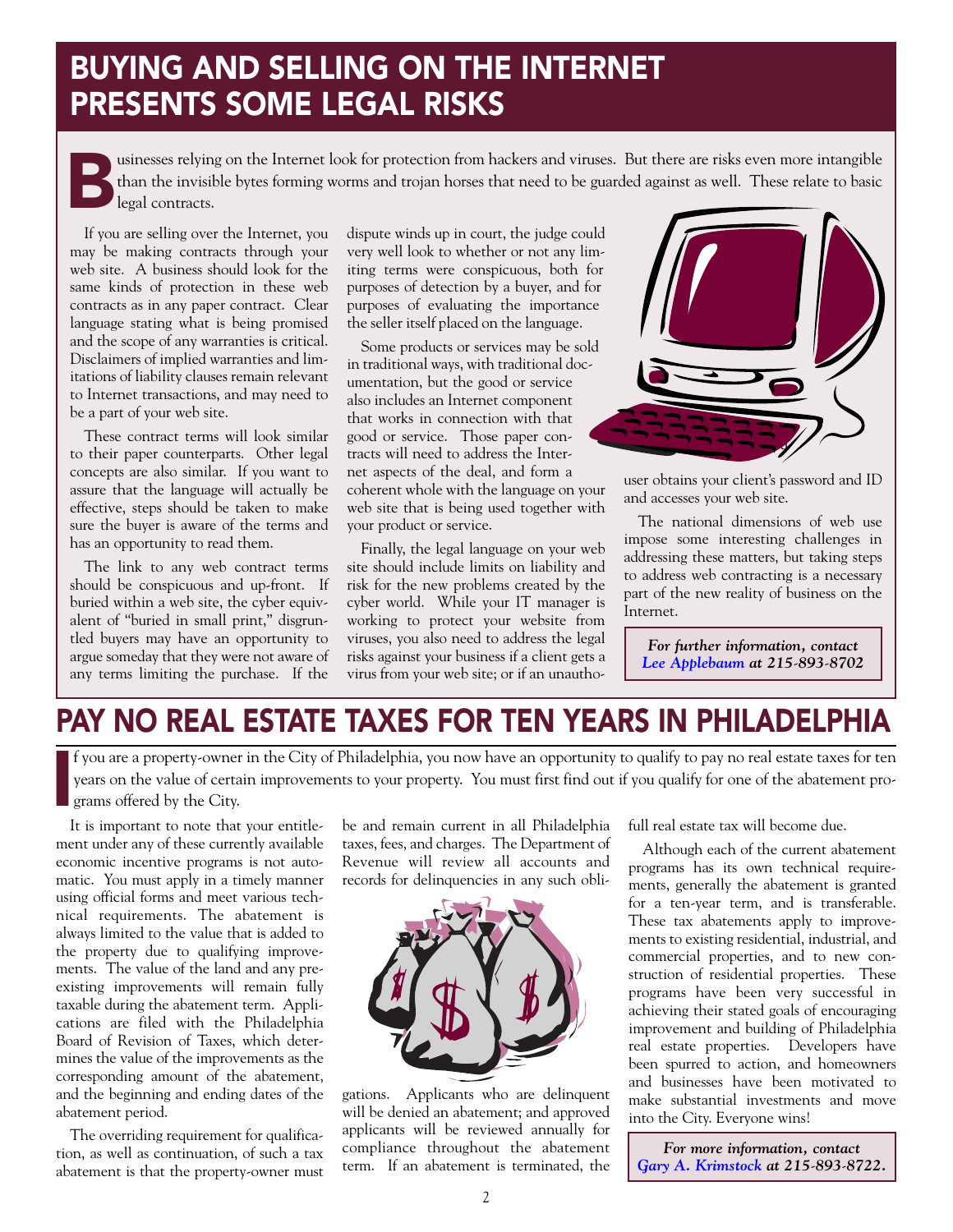## **THE STATUTORY EMPLOYER DEFENSE A GENERAL CONTRACTOR'S WAY OUT OF COSTLY LITIGATION**

**Pennsylvania law strictly prohibits civil actions against employers if an injury occurs during an employee's employment.<br>The public policy behind the ban on these type lawsuits is a general encouragement of employers to p** The public policy behind the ban on these type lawsuits is a general encouragement of employers to provide workers' compensation to their employees, thereby providing the injured employee compensation absent the filing of a lawsuit. However, this does not deter many employees from filing lawsuits against other individuals or companies having some relation, however tenuous, to the accident.

These types of lawsuits are filed routinely in construction site accidents. Injured workers are unable to sue their direct employer; so instead, they file a personal injury action against other on-site contractors or the general contractor, seeking additional compensation for their injuries. Lawsuits of this type are of tremendous concern to general contractors. Construction sites have a high degree of risk of injury, and therefore these lawsuits are often filed against general contractors. Defending these lawsuits often costs a considerable amount of time and expense and can result in a significant verdict for the plaintiff.

#### **Pennsylvania Law Protects the General Contractor**

However, there is a useful law in Pennsylvania that if used in the early stages of litigation, could save a general contractor substantial defense costs and useless litigation.

The immunity enjoyed by direct employers also extends to "statutory employers" under Pennsylvania law. Contractors who have subcontracted with the direct employer of the injured worker are given a way out of the litigation as "statutory employers" in some circumstances. Known as the Statutory Employer Defense, its origin is in the Pennsylvania Workers' Compensation Act. It gives contractors who have been sued by an injured employee of a subcontractor the same rights and immunity provided to the subcontractor, provided specific criteria are met.

According to a recent ruling, section 203 of the Pennsylvania Workers' Compensation Act prohibits an employee from collecting compensation from his or her direct employer, or any employer that can establish itself as a statutory employer by satisfying all of the following elements:

- 1. The employer must be under contract with an owner or one in the position of an owner of the premises.
- 2. The employer must occupy or control the premises where the injury occurred.
- 3. The employer must have subcontracted part of its work.
- 4. The work entrusted to the subcontractor must be part of the employer's regular business.
- 5. The injured worker must be an employee of the subcontractor.

#### **A Relatively Quick Exit From Litigation**

General Contractors, more often than not, meet these requirements, and can take advantage of the Statutory Employer Defense.

The first three requirements are almost always unquestionably met by general contractors.

First, a general contractor is likely to have been directly hired by the owners of the jobsite and is in direct contract with them to build whatever has been contracted for.

Second, the general contractor is required in most circumstances to have a foreman and or project manager on site throughout the duration of the job. These managers are in charge of the day-to-day running of the job, and retain control over the work done by the subcontractors and their respective employees. By maintaining this presence and control over the jobsite, most general contractors routinely meet the second prerequisite.

The third element requires part of the job be subcontracted out, and is certainly met by general contractors. It is more than likely that the lawsuit stems from an employee of a subcontractor and therefore

the third element, by the very nature of the lawsuit, is necessarily met.

The fourth component of the Statutory Employer Defense requires that the work subcontracted for be within the course and scope of the regular business of the general contractor. In general, this element is satisfied wherever the subcontracted work is an obligation assumed by a general contractor under his contract with the owner.

The final requirement is that the injured worker must be an employee of a subcontractor and can be easily determined early in the discovery process of litigation. Having met the above requirements, a general contractor gains the same immunity as the employer of the injured worker and cannot be joined in a thirdparty action, or in the alternative, can file a motion for summary judgment on the basis of its qualification as a "statutory employer." Once the contractor meets the qualifications as a "statutory employer" it is free of any and all negligence liability.

#### **Early Action Needed**

Therefore, a general contractor may avoid litigation through its status as a "statutory employer." Additionally, the elements are often easily and quickly determinable, and provide a general contractor a relatively quick exit from litigation, saving the contractor from accumulating further defense costs. Although any entity may be protected by meeting the requirements, general contractors most often do and should take advantage of the defense as early in the process as possible.

*For further information, contact [Elyse L. Glazer,](http://www.finemanlawfirm.com/attorneys/bios/glazer_e.cfm) 215*-*893*-*8727*